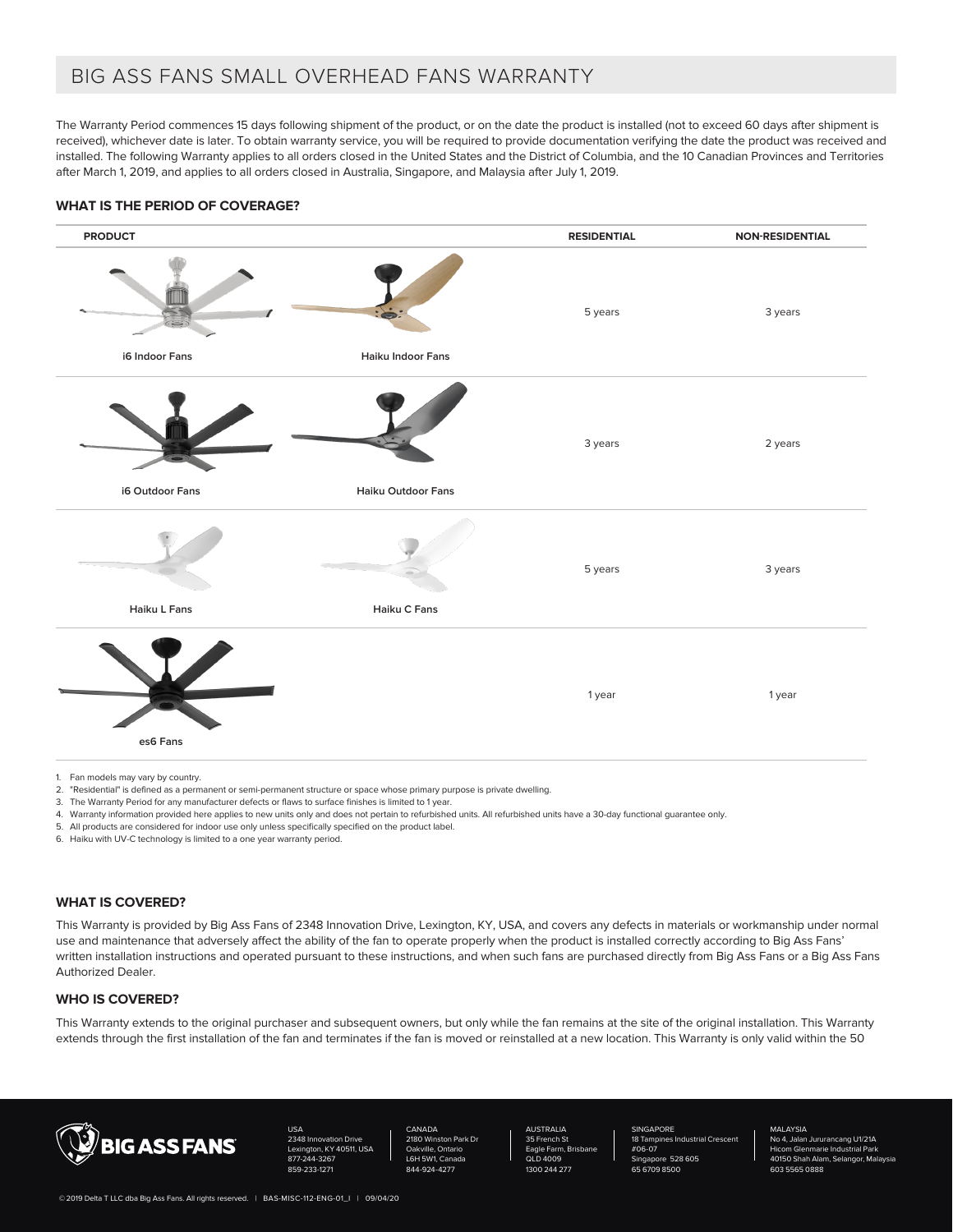states of the United States and the District of Columbia, the 10 Canadian Provinces and Territories, Australia, Singapore, and Malaysia.

## **WHAT WILL BIG ASS FANS DO?**

- 1. During the Warranty Period, Big Ass Fans will, at its option and cost:
	- a. Repair or replace the affected components of any defective product;
	- b. Repair or replace the defective product; or
	- c. Refund the price you paid for the product upon return of the product to Big Ass Fans, shipping and insurance prepaid.

BIG ASS FANS WILL SHIP THE REPAIRED PRODUCT OR REPLACEMENT TO YOU AT NO CHARGE; HOWEVER, YOU ARE RESPONSIBLE FOR ALL COSTS OF REMOVAL, REINSTALLATION, AND SHIPPING OF THE PRODUCT TO THE BIG ASS FANS SERVICE CENTER. IF A CERTIFIED ELECTRICIAN IS REQUIRED BY LAW TO HANG OR REPLACE THE FAN, BIG ASS FANS WILL REIMBURSE YOU A STANDARD FEE OF THE EQUIVALENT OF \$100.00 (INC. GST).

The foregoing constitutes your exclusive remedy and the limit of liability for Big Ass Fans, and for any and all losses in connection with this product.

#### **WHAT STEPS ARE REQUIRED TO OBTAIN WARRANTY SERVICE?**

YOU MUST HAVE PROOF OF PURCHASE OF THE CEILING FAN TO OBTAIN LIMITED WARRANTY SERVICE. KEEP YOUR RECEIPT OR OTHER PROOF OF PURCHASE. Contact the Big Ass Fans Technical Support Department as soon as possible after the issue is discovered by:

- 1. Visiting the Big Ass Fans website and submitting a technical support form; or
- 2. Calling the Technical Support phone number listed for your region.

If the Big Ass Fans Technical Service Representative determines that the warranty claim may be valid and that a replacement part or product is required, he or she will process the claim. You will be responsible for shipping the product and all insurance, freight, or other transportation charges to the relevant Big Ass Fans Service Center. Your product should be properly packed to avoid damage in transit since Big Ass Fans will not be responsible for such damage.

Big Ass Fans will ship the repaired product or replacement to you at no charge; however, you are responsible for the cost of removal and reinstallation. Big Ass Fans reserves the right to use refurbished components in the repair of your fan.

#### **CONDITIONS**

- Big Ass Fans reserves the right to make the final determination, based on its own evaluation of the fan and all its components, as to whether:
	- a. The problem in question is the result of a defect in design, workmanship, or materials, and not a result of error, misuse, or abuse on the part of the customer as set forth under the exclusions detailed in this Warranty;
	- b. Noise heard during operation is within normal operating levels, in which case this Warranty would be inapplicable. Note: Certain electrical, motor, or other operating noise may be impossible to eliminate due to the fan design and/or site conditions. Dissatisfaction with normal operating noise levels is not covered by this Warranty, and return of any fans for this reason will be subject to Big Ass Fans' Return Policy.
	- c. Adverse site conditions, (including, but not limited to, excessive dust, heat, humidity, unstable electric service, or any other unknown or unforeseen condition that affects the proper operation of the products) improper application, or improper installation is determined to be the basis for the failure.
	- d. The problem or defect is material and requires action under this Warranty; and
	- e. The remedy of repair, replacement, or refund is appropriate.
- 2. If Big Ass Fans determines, in its sole discretion, that the appropriate remedy under the Warranty is a refund, the refund amount will be limited to the price paid by the customer for the product alone, and under no circumstances will it include the cost of labor, shipping, handling, packaging, or any other incidental or consequential costs incurred or anticipated by the customer.
- 3. With respect to replacement or repair rendered, Big Ass Fans reserves the right to use replacement parts that are refurbished. Big Ass Fans warrants that the parts replaced or repaired, whether or not they have been refurbished or are original equipment, will operate properly and be free from defects in materials and workmanship for a period of 90 days from the date of shipment to the customer, or for the remainder of the original warranty period, whichever is longer
- 4. A service fee, parts replacement fee, and shipping charges may be imposed if any fan is returned for warranty service that is missing components or that has been modified in any way. Such fees and charges will vary based upon the actual material and labor costs necessary to replace missing or modified parts and to return the fan to its original factory condition.

#### **WHAT IS NOT COVERED (EXCLUSIONS)?**

No other written or oral warranties apply, and no employee, agent, dealer, or other person is authorized to give any warranties on behalf of Big Ass Fans.

**ATTENTION: Under no circumstances will Big Ass Fans be responsible for remedial work necessary to correct installation procedures by others that do not conform to those established by the instructions, codes, and standards described under items 2 through 3d below.**

- 1. Units purchased from any entity other than Big Ass Fans or a Big Ass Fans Factory Authorized Dealer.
- 2. Units or components where the serial number or part number sticker has been removed or defaced.
- 3. Defects, malfunctions, failure or physical damage caused by unauthorized service/parts and improper installation, adverse site conditions (including, but not limited to, excessive heat, dust or humidity, unstable electric service, or any other unknown or unforeseen condition that affects the proper operation of the products), mishandling, modifications, or damage while in your possession including failure to provide reasonable and necessary maintenance, which shall include, but not be limited to:
	- a. Failure to follow the required installation procedures specified in the Big Ass Fans-supplied installation instructions and in all other documentation supplied with the fans and related equipment;
	- b. Failure to follow all relevant codes and ordinances including, but not limited to, any applicable electric codes or similar codes and other jurisdictional



USA ation Drive  $UV$   $A$  $O$  $E$  $44$ ,  $H$  $E$  $A$ 877-244-3267 859-233-1271

CANADA n Park D Oakville, Ontario L6H 5W1, Canada 844-924-4277

AUSTRALIA 35 French St gle Fa QLD 4009 1300 244 277 **SINGAPORE** 18 Tampines Industrial Crescent #06-07 e 528 605 65 6709 8500

MALAYSIA

No 4, Jalan Jururancang U1/21A Hicom Glenmarie Industrial Park 40150 Shah Alam, Selangor, Malaysia 603 5565 0888